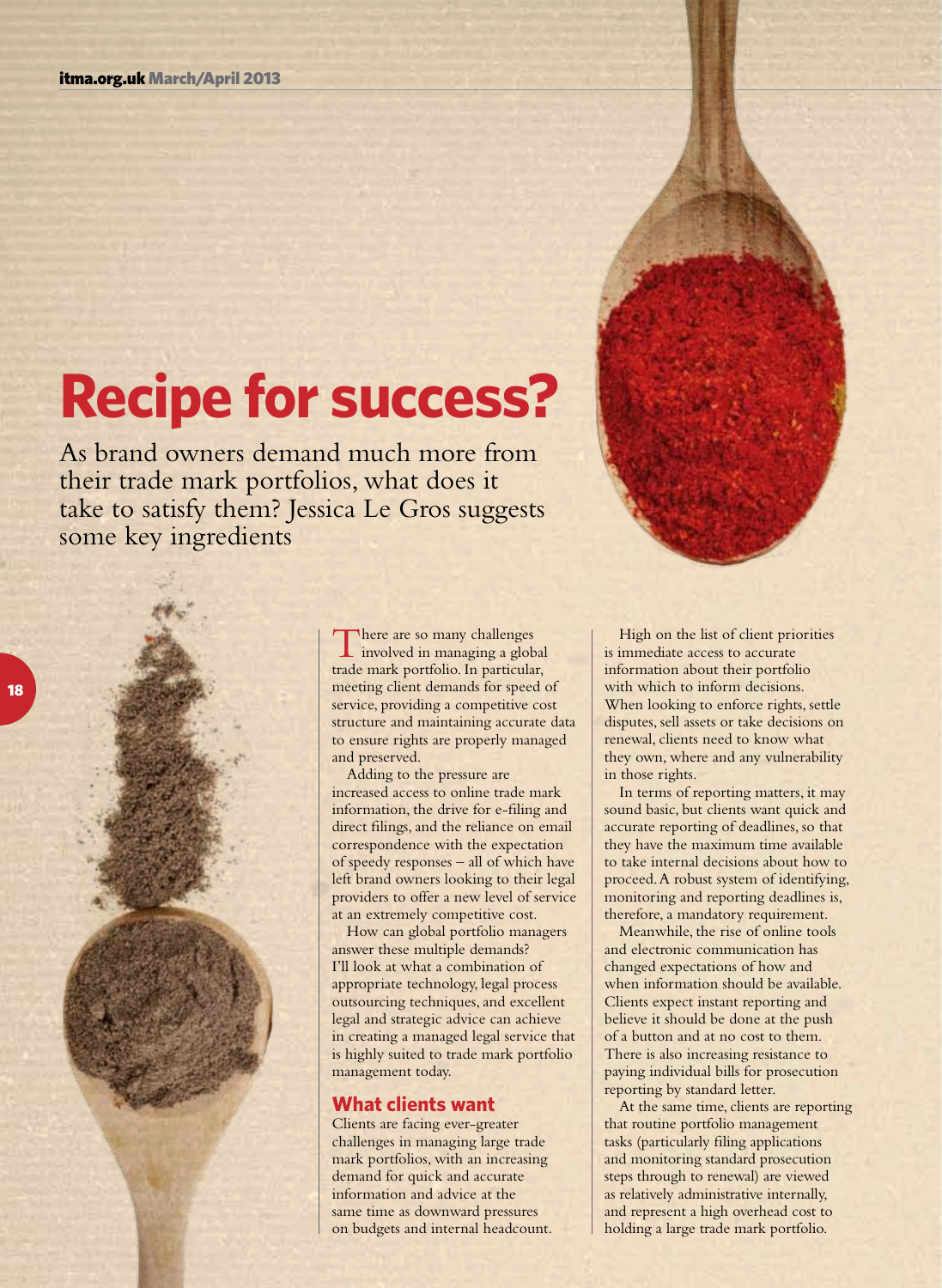**OUTSOURCING STRATEGY** 

'The ability to integrate workflow and billing processes into database functions reduces the chance of error, captures and bills fees appropriately, and makes administrative support more efficient and consequently cheaper'

#### **Pressure on providers**

These client concerns are commonly passed on to the legal service provider in turn, setting in train additional challenges.

The perception of portfolio management as a largely routine and administrative exercise, and the need for cost cutting, results in continued pressure on flat fee amounts, and a rise in benchmarking exercises to determine the lowest cost for individual services in the market. When combined with the increasing cost of data maintenance performed by UK-based formalities or administrative staff, it can be difficult to offer an ever-higher level of service while meeting the demands for lower prices.

A more advanced request, but one that I've heard from senior legal counsel, is that an understanding of their portfolio trends (specifically, an analysis of searching, filing and dispute trends across countries or regions) enables them to demonstrate the value of the trade mark spend to the business and is invaluable in justifying budget requests. As a result, additional effort may be spent on personalised reporting aimed at shoring up the client's business case.

#### **Tailored tools**

One source of potential relief and support against these pressures has come from technology platform providers, who have responded by offering workflow and costs support. These come in the form of standardised offerings that can meet the speed of business and cost requirements of many clients, and also more tailored (and costly) platforms that allow legal service providers to respond to clients' specific requirements. Indeed, these

platforms can be a key differentiator in winning work.

For those reluctant to commit to more expensive options and the potential upheaval of an IT migration, remember that while there is an upfront cost to investing in any new technology, there is a financial downside for those who don't. Maintaining older or less sophisticated databases can often mean higher data entry costs, because of the need for a greater amount of manual data entry, the transposing of information and the greater likelihood of error, which means more manual auditing and checking is required.

In addition, the larger database providers may offer a level of future proofing and legislation change support that is not available with more basic systems. Finally, the ability to integrate workflow and billing processes into database functions reduces the chance of error, captures and bills fees appropriately, and makes administrative support more efficient and consequently cheaper.

#### **Essential ingredient**

Yet a technology platform alone is not enough. Providers must offer a managed legal service to brand owners. While it's not a clearly defined term, features of a managed legal service can often include:

- **•** global or regional co-ordination of service provision through a fixed point or points of contact, with a clearly defined scope and set of policies in place;
- **•** the breakdown of repetitive workflows into their component parts for delivery in the most efficient and standardised way;
- **•** the application of legal and strategic advice only at decision points; and
- **•** cost certainty and fixed-price arrangements.

It can, in some instances, be difficult for an in-house legal team to justify the cost of these registrations to those outside the legal department, particularly if it is not a highly contentious portfolio. As a result, the trade mark budget is perceived as a place in which savings can be made for clients that are facing continued restrictions on internal headcount and external legal spend, and support can be needed to supply evidence of corporate value.

Last, but by no means least, predicting and tracking legal spend is assuming more prominence in client decision making. Making budget is often tied to in-house IP counsel performance targets, so that budget overruns have significant personal and business impacts.